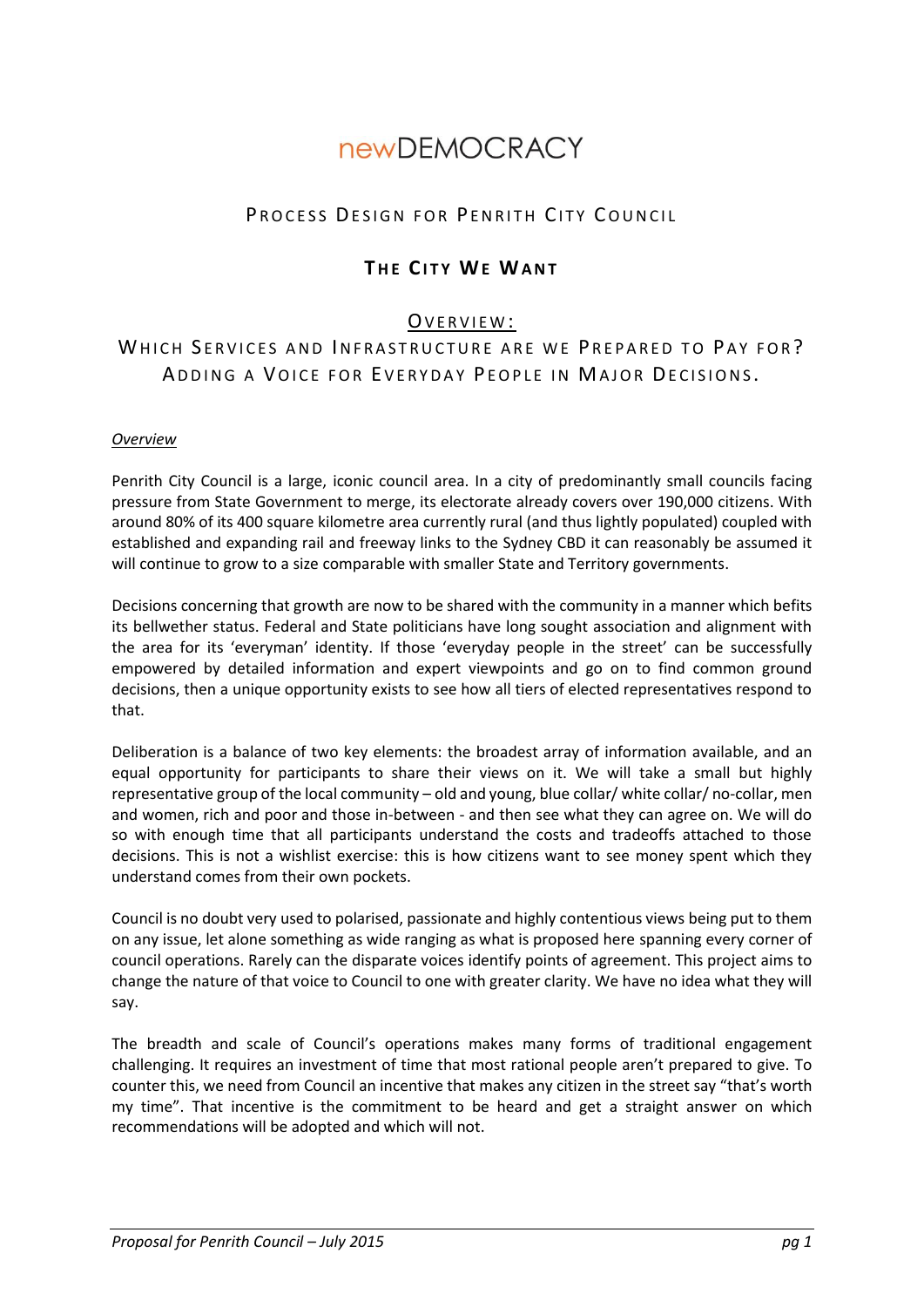As with all nDF projects, this is an area where any action taken by a government (regardless of any party affiliations) is likely to draw criticism from those who don't get what they want. As in any area, sizeable lobby groups are active as are those with a profound distrust of anyone who holds elected office. This is not confined to Penrith. Unfortunately for our elected representatives, that scepticism has grown beyond control and is the rationale for some of the more starkly differentiated approaches found in this methodology. We do not see value in petitions and noisy campaigning as they way of making an informed decision that reflects the general will of the people of Penrith. Time, information, space for discussion and meaningful discussion among a mixed group of people from the community are far more likely to achieve this and provide a viable course of action as these citizens will, by the end, be prepared to stand shoulder to shoulder with elected councillors to share the decision.

## *Background and Context*

Penrith is a council area of sufficient size to earn the interest of State and Federal MPs. It has its share of disadvantaged citizens requiring disproportionate access to social services (many provided by Council) and its land valuations are at or slightly below the city average which places natural constraints on the services and infrastructure it can fund.

The City is at a key juncture: potentially significant infrastructure projects reorientating the city to the Hawkesbury River could spur population growth and amenity, but will require an upfront investment. At the same time, pilot projects to provide additional social services now require renewed funding. The vox pop opinion response may be to 'just get it done', but in practice all government decisions operate with a finite pool of funding.

Council's assets are immense: roads, pavements, stormwater, parks, sports facilities, halls – and all are subject to depreciation and attempting to reach the condition standards set by engineers. Equally, the range of services offered by councils are now truly cradle to grave – frequently informed by requirements passed down from higher tiers of governments. At this juncture is a chance for citizens to understand what local services and assets cost, and to decide if there is anything they wish to do differently. They may seek a higher quality and be prepared to pay more, a lower quality to save money, or find themselves content with the status quo. What is important for Council to learn is not a simplistic measure of "more or less", but to get a granular view of each asset and each area of service. With this, Council's priorities with its financial forecasts – and potentially its advocacy to State and Federal governments – can be drawn on a very robust baseline. Equally importantly, it will present a view to those sources of support that cannot be dismissed as politicking.

It is worth noting that there is no "right" answer to be found. The right answer is simply what a group of citizens taking the time to inform themselves see as being worth their money to deliver the type of community they aspire to.

#### *Project Objective*

The Mayor and Councillors will be provided with a clear and actionable set of recommendations around asset quality, new asset investment and the range/ level of service delivery which a randomly drawn group of citizens who have deliberated on the issue see as reasonable.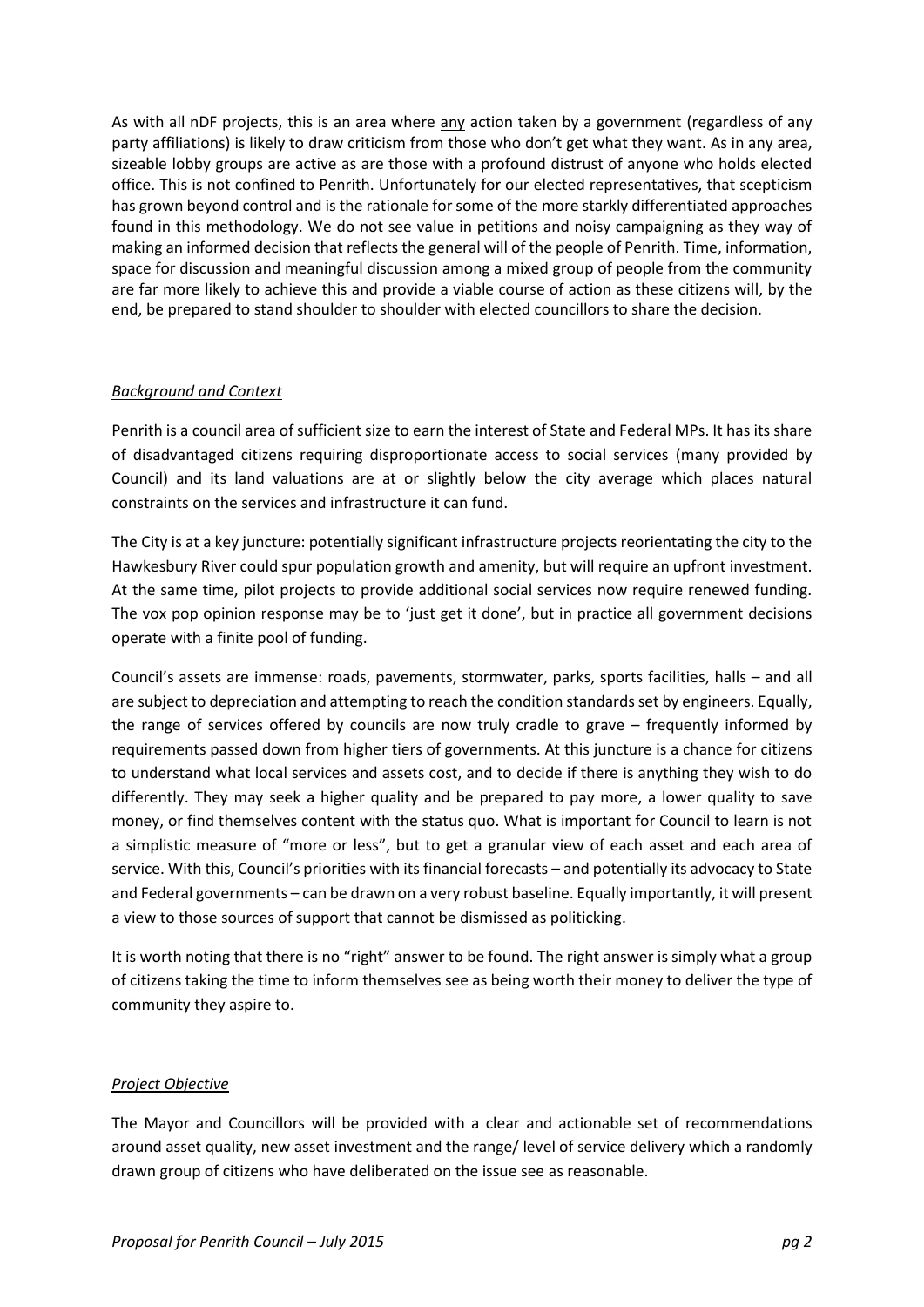We have seen in similar budgetary processes that citizens solve the problem their own way  $-$  it is highly unlikely that they increase all areas or seek to decrease all areas of council operations (as can sometimes be heard in more simplistic approaches to government).

We do not turn citizens into subject matter experts. Council should expect to receive clarity of intent and direction from these citizens. It is not an audit. Importantly, we give citizens considerable latitude in how to solve the issue – we start from a blank sheet of paper and encourage them not to be limited by "how we've always done things".

# There is one key measure of success from a community process: *is the final decision taken by the elected representatives different from the decision you would have taken?*

As with all jury-style processes, the implicit related objective is to design a process with sufficient rigour as to withstand (understandable) sceptical scrutiny: one which visibly cannot be influenced by a politician, an interest group or financial interest.

Transparency of method is one part of this: the design itself must be shared prior to the commencement of the jury's deliberations – and we conduct explanatory sessions of the methodology to every possible active stakeholder known to Council.

Equally, the role of NDF as non-partisan operators with no interest in the issue nor even further work with Council must be emphasised. Citizens have grown wary of consultants and experts delivering the result which government pays for in order to earn further work. The Foundation's own brutal selfinterest – *to prove that citizens can solve problems for themselves if given the scope to do so* – should be openly and actively shared.

NDF seeks to change how we do government, and to do so in a way that sees public decisions earn widespread public trust. Should the project prove successful we would invite Penrith Council to lead a conversation in changing how we do democracy to provide a point of leadership many citizens are keenly seeking.

## *About The newDemocracy Foundation*

The newDemocracy Foundation (NDF) is a not-for-profit research group, with a particular focus on best practice citizen engagement and innovations in democratic structures. NDF believes that many consultation processes consist of feedback forum events largely attended by interest groups and hyper-interested individuals.

Such processes do not result in communities feeling they have had a say. In contrast, NDF's proposal is to provide a jury-style process which enables a more representative section of the community to deliberate and find a consensus response. By combining the three elements of random selection, the provision of time and access to all information, and independently facilitated forums for dialogue, a much more robust and publicly trusted outcome can be obtained which can assist governments in achieving public acceptance of hard tradeoffs.

NDF provides design frameworks for public deliberation and overall innovation in democratic models. **Our research and advocacy is focussed on identifying less adversarial, more deliberative and more**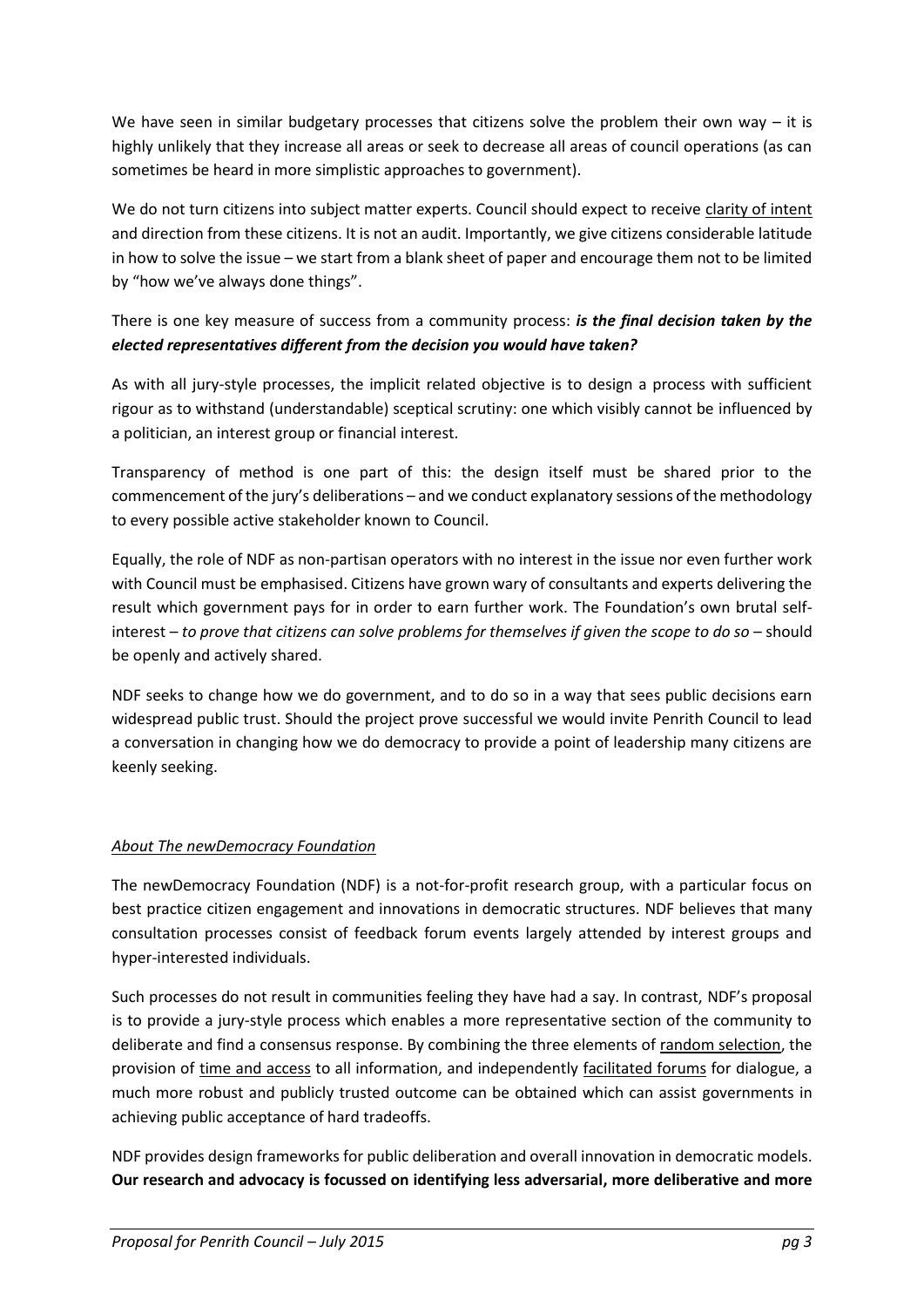**inclusive public decision-making processes**. Our services are provided on a cost recovery basis consistent with our structure as a not-for-profit research Foundation, with services provided pro bono on occasion. We are not a think tank and hold no policy views. We also commission independent third-party research which occurs in parallel to the process in order to ensure robustness and to capture the potential for improvements to existing democratic processes.

## *Rationale: Growing Trust through Public Accountability and Transparency*

The newDemocracy Foundation contends that if the public was told that 40 of their fellow citizens had reached consensus around how best to spend the RGF after studying detailed information and hearing from subject-matter experts of their own choosing, then the community is more likely to trust this process over the announcement of the *exact same outcomes* delivered by a Premier, a Minister, a Mayor, or an individual expert. Public trust in government has declined and we respond to this.

In a murder trial, public trust is placed in a jury's verdict, without looking at each piece of evidence, because a trusted group of citizens was given sufficient time and access to information – and was free from outside influences (or even the perception of such influences). There is ample research evidence that supports that this same model can be applied to public decisions in general. More than 1100 case studies have shown that, by giving a representative panel time and information upon which to deliberate, stronger public engagement is achieved – as well as higher quality decisions (Diversity Theorum).

It should be noted that traditional models of community engagement do not contribute substantially to acceptance of the final decision: those with a specific interest and the loudest voices tend to dominate – one wins, others lose. The newDemocracy Foundation will encourage all these interest groups to make their cases to the jury so that these views are heard without having a disproportionate influence.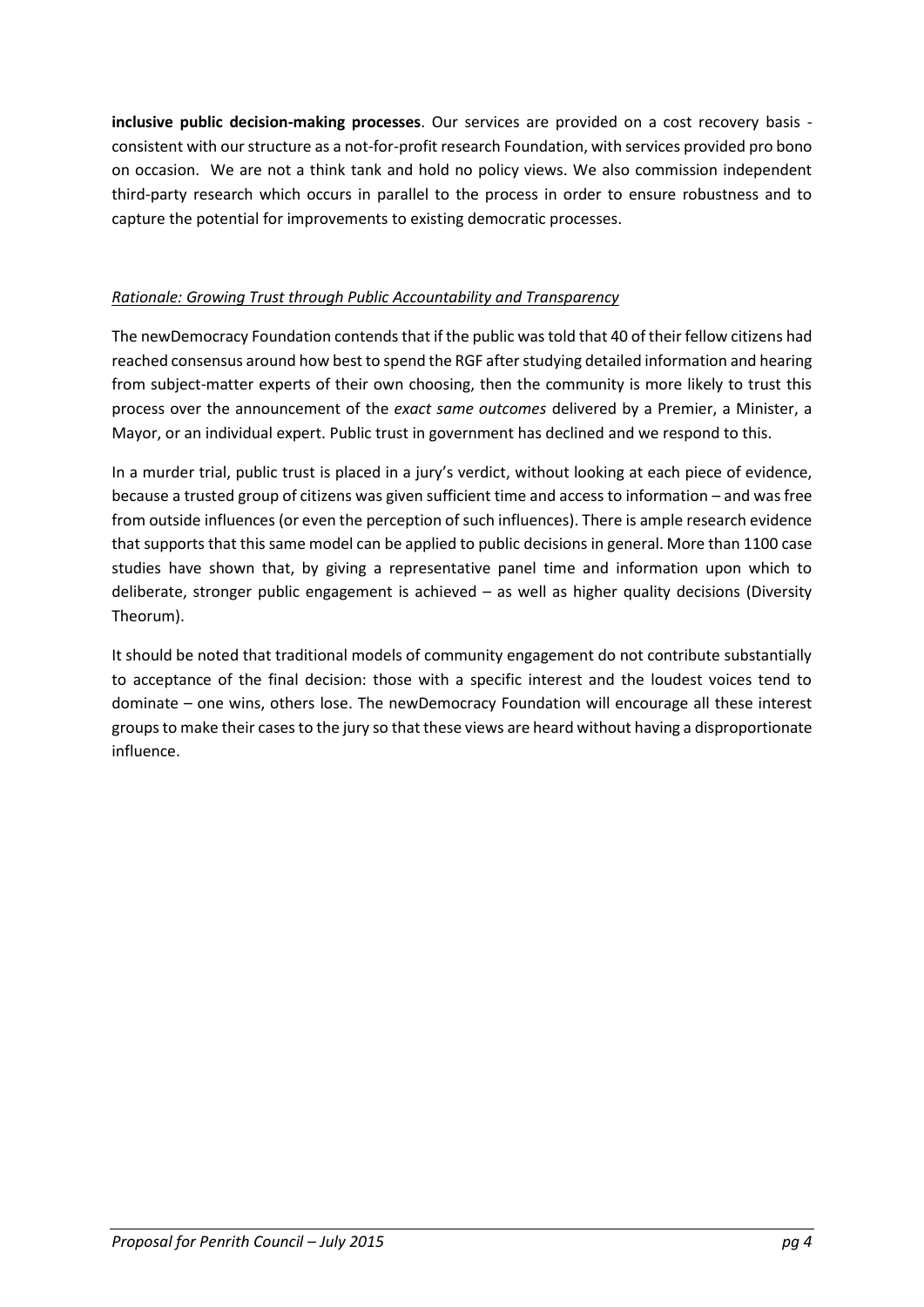## *Methodology*

This process is best summarised as comprising three stages.



It is proposed that the **Penrith Citizens' Jury** (CJRG) will be run across the area in a **range of council locations** –comprising *approximately* **35 participants.** They will be convened for **five meetings** after working together online to read about the issue and getting a 'rolling start' to understanding the depth and breadth of council's operations.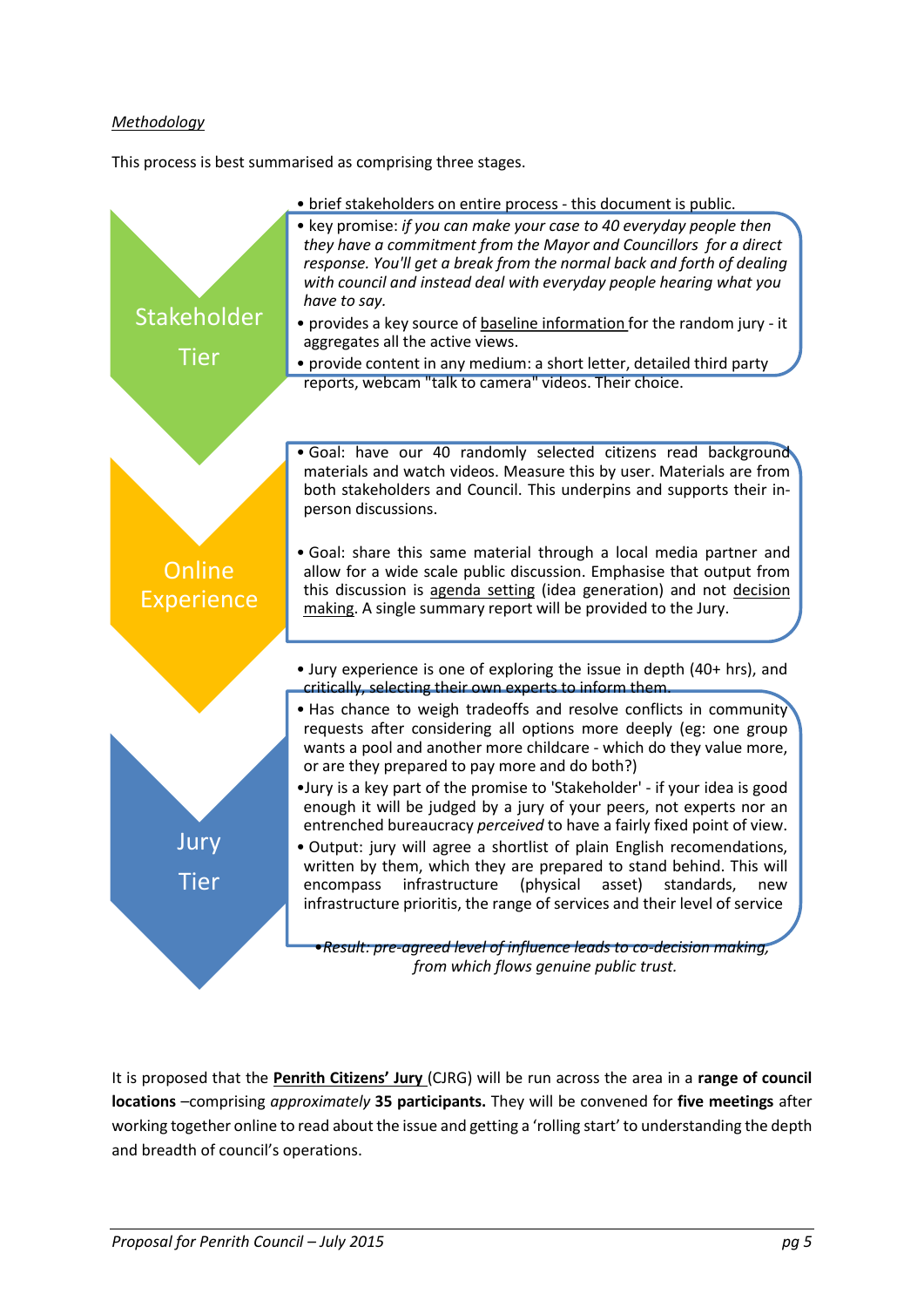Deliberative processes around the world have been extensively adapted and localised. NDF's have tended toward slightly larger numbers of participants with considerably greater amounts of time for in-person meetings (5-6 days spread across three months). The principles of deliberation can be applied in a range of formats and are customised to the topic and the community. And the deadline this is a project meeting a hard practical need and not an esoteric exercise being done for interest.

Our conscious decision to pursue this format is based on the importance of achieving "people like me" descriptive (visual) representativeness while ensuring that sufficient time is spent on the issue. This ensures that those active in the sector acknowledge the bulk of the participants have a deep understanding of the topic – and just as importantly that the participants feel so invested in their recommendations that they will take the hard step of standing alongside Council to advocate for implementation.

The participant count is slightly fluid to allow for the statistical profile match to the Census to be maintained even if there is a shortfall in a single category. The more citizens can identify with an individual participant and see "people like me" making a decision rather than government "telling them what to do" the greater the chance of success both in enabling a decision and in having the wider community amenable to its content.

There is negligible statistical impact (in confidence level and confidence interval) on representation within that range. It is notable that recent research from Princeton on the 'wisdom of crowds' highlights the greater capacity of small groups rather than large in complex situations (read more: <http://rspb.royalsocietypublishing.org/content/281/1784/20133305> )

In order to achieve a descriptively representative sample, nDF has considered a range of stratification options. Our recommendation is to proceed with only basic variables (age, gender) and leave it to the statistical benefit of randomisation and probability to deliver people across a range of professions, lifestyles, ethnic and cultural backgrounds etc. The household type variable (owner occupier or tenant) is used as an effective surrogate indicator of income and education which may otherwise prove unlikely to be accurately disclosed – and we are particularly mindful of the need to have the broadest possible range of educational backgrounds in the room.

The jury can and should be complemented by any traditional engagement techniques (surveys, websites, forums, interviews, Advisory Committees, etc.) which Council is already pursuing. This builds on the history and knowledge found in the actively-engaged community. Any additional materials can simply be provided as part of the library of materials made available to the jury.

The stakeholder tier which underpins the jury session will commence with an earlier session of stakeholders and interest groups *spanning the full spectrum of views* to allow them to be briefed on detail on the process and interrogate our methodology (and neutrality): this is essential to building confidence in the process. It is proposed that this group would be given the opportunity to prepare written/ video materials for the citizens' jury **and** potentially to work together to agree on a number of the panel of experts the jurors should be exposed to in one session. This is designed to address the obvious, simple criticism *"if you haven't heard from person X, how can the process be well informed?"* (which emerged from a research report following the process conducted with the City of Sydney and NSW Premiers' Office).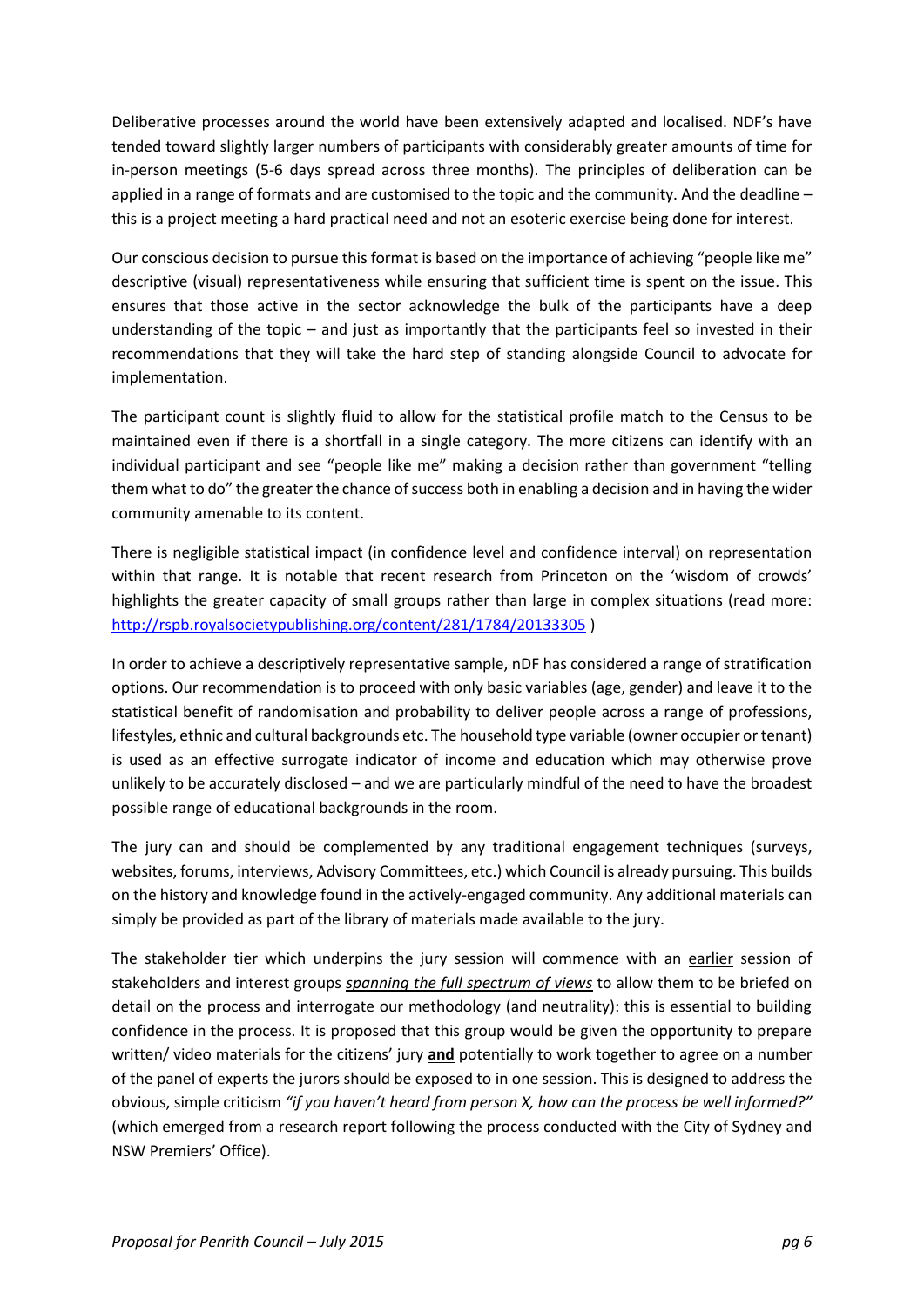In addition to the process above, the successful facilitator will be strongly encouraged to include a specific Speed Dialogue session to open the jury process. This allows for Councillors and community voices to present their views and engage in Q&A in an 8-10 person conversational setting. The use of speed dialogue (small groups rotating among all participants for ~5-8 minutes each) encourages the sharing of a wide range of perspectives and experiences and a high volume of juror questioning which accelerates their learning and understanding. Equally importantly, the two way exchange increases trust for all parties who see a jury that really is representative of their community and is asking insightful questions.

## *Selection of Participants*

Random selection is the key tool used to identify participants as a means of securing a descriptively representative sample of the community. Stratification will be used to ensure a mix (matched to Census data) by the variables described above. This is not claimed as a "perfect" method, but it delivers a more representative sample than any other community process.

In a comparatively small sample, the wider community will clearly see "people like me" in a sample drawn evenly in this way. Descriptively, we will secure people from all walks of life.

We will post invitations to a random sample of 5000 physical addresses (not billing addresses) drawn from Council's GIS system (address only, no names). This ensures that tenants and those not on electoral rolls are reached – in short, the widest possible catchment. Where concerns exist about under-representation we are able to use complementary databases to flood the initial sample without affecting the second round draw (eg: TAFE databases help to address notoriously poor response rates among 18-24 males).

Recipients of the invitation will be invited to register electronically with nDF to indicate that they are available for the final selection. Based on those available, a second round stratified random draw is then conducted which seeks to randomly match to the stratification detail set out above. The oversampling exercise is conducted simply to ensure sufficient diversity exists in the pool from which this second (final) draw is delivered.

The response list is then checked against the original invitation list. NDF has previously used unique security codes on each invitation to prevent the invitations being passed on (defeating the random element), but in practice the simple measure of automatically ensuring addresses registered match to one where we sent an invitation has proven sufficient – it is very easy to call to confirm a registration and ask where they received it if we can see we didn't post one. (We make these calls as occasionally a business owner will receive one at a work address and register from a home address.)

Just as in juries payment of per diems is **strongly** advised so as to avoid excluding participants who may find this a hardship: this is proposed as \$500 per participant in total.

Invitations will clearly note that this payment will be made for time, and that meals are provided.

Invitations should come from the Mayor and Councillors to emphasise to potential participants the likely importance and impact of their involvement in the task. We emphasise the newDemocracy name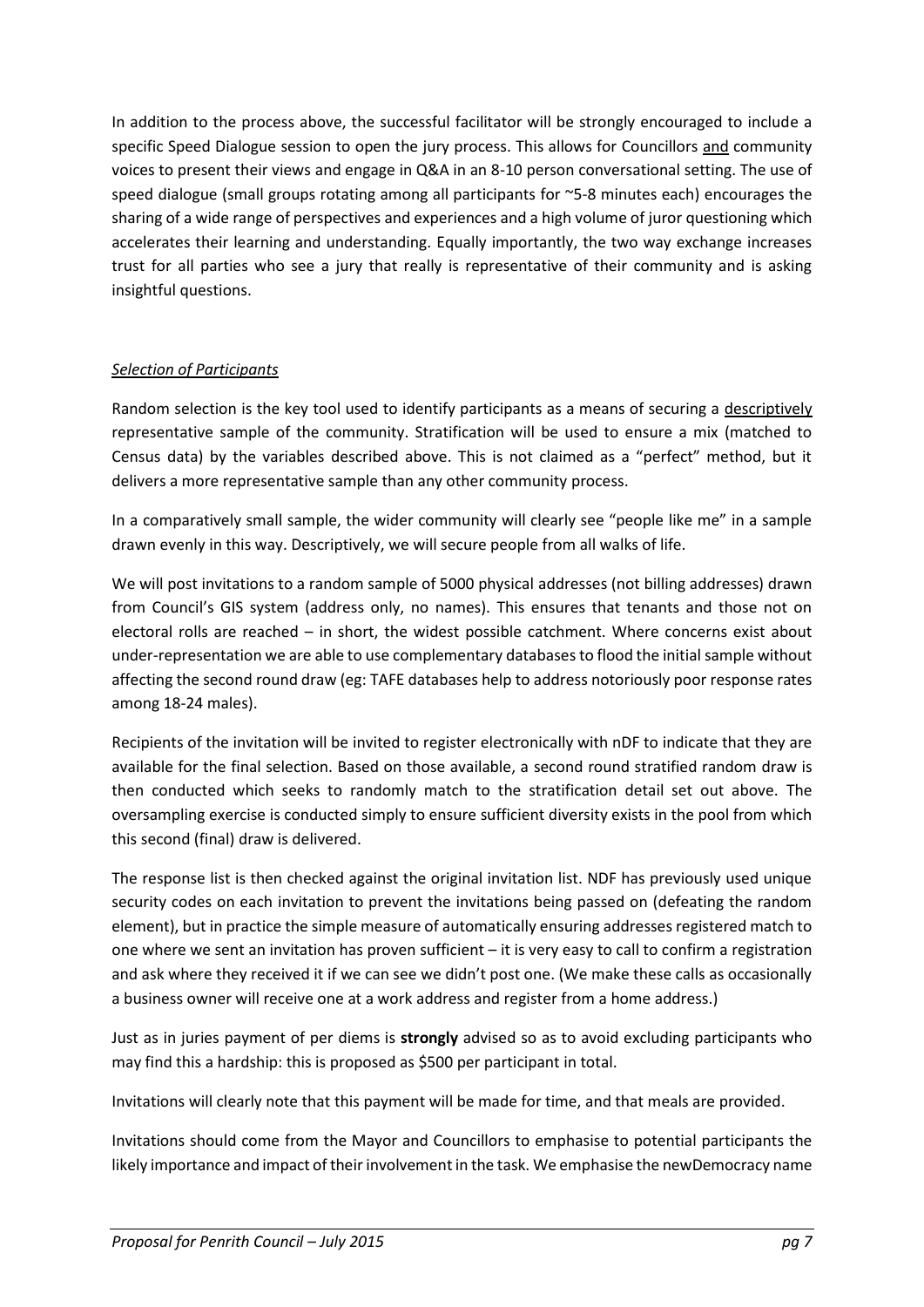to note the independence of a selection process which is outside the control of government. They will explain the process and ask the recipient to decide to confirm availability for selection *(5% response rate targeted).*

From the positive responses, a sample is drawn electronically based on the pre-agreed stratification goals referred to above. The aim is to achieve a group descriptively representative of the community even if one subset of the community responds disproportionately to the initial invitation. The key measure of success is partly subjective: do Council, the wider community and the media see a group that looks like who they see in their daily lives?

The sample drawn is contacted by email seeking a confirmation in writing from the participant, and NDF also contacts each participant twice by phone prior to the first meeting to build a personal commitment to participating: once underway we can't backfill for non-attendees so those selected need to feel sufficiently engaged to attend on the first day regardless of other circumstances.

## *Preparation and Information Process*

Information and judgement are required in equal parts to reach decisions. newDemocracy advocates these processes because the judgement of random samples (or mini-publics) has been shown to achieve very high levels of public trust because they are non-partisan. It is thus imperative that the method of provision of information to the policy jury does not erode that trust.

There is no such thing as "perfectly impartial" information: the facilitator will explain to the participants that *all* sources have a point of view and that some bias is inevitable. Deliberation gives them the time to identify this and provide balance. It is the jury's own diversity that is the most effective counterbalance to bias (real and perceived).

There are three key sources of information to inform the deliberations:

1. A baseline information kit provided by Council. This is not an annual report, but a plain English exercise in **candidly describing** – and where possible **mapping** – the services and assets of Council. Break the budget into \$500,000 to \$5m pieces which describe the services and infrastructure where the money is spent. Yes, this is far harder than it sounds.

Council's information necessarily comes in two parts: one is straightforward and factual in the presentation of what is spent, and the latter captures that Council is entitled to 'present a view' when it comes to potential or preferred solutions, as the process allows for other competing views to be equally aired. Government always has a view: our recommendation is not to obscure this in faux neutrality.

2. Submissions from active stakeholders and interest groups will provide a complementary set of information to round out perspectives on the topic. These are to be provided unedited (bar redacting of contact details for individuals, and where this occurs NDF will note an edit has occurred), and should be made public in chronological order to avoid a perception of bias which comes with other forms of categorisation – i.e. do not imply one submission is "better" or "more important" or cluster *Infrastructure A* ahead of *Service Type B*. (If you put all the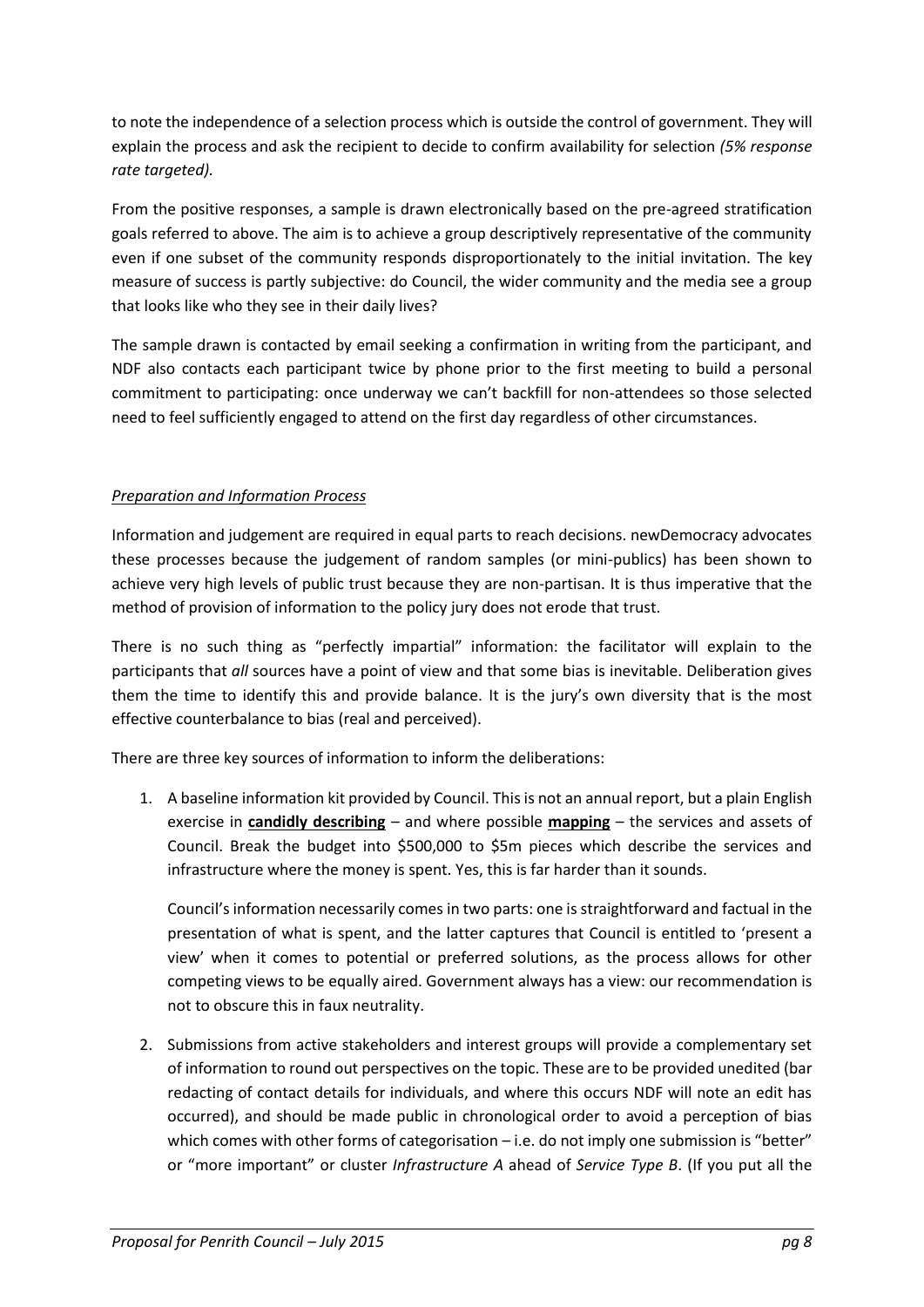people commenting on roads it strongly implies that's the most important issue to council. The point of the exercise is to find the most important issue for everyday people.)

3. Responses to juror questions. Central to the open, non-leading nature of what we do is to simply ask participants *"What do you need to know and who do you trust to inform you?*". Some of these will be questions of fact to be responded to by Council with supporting primary sources. Others will require NDF to source the person specified by the jury. Facilitators and NDF ensure there is no ambiguity (and thus room for subjectivity) in these requests.

## *What Does the Citizens' Jury Decide?*

It is of central importance that the limit of the group's decision-making authority is pre-agreed and clearly conveyed. This must be expressed simply, broadly and openly so as not to be interpreted as directing a particular decision. Given the limited span of time, the topic proposed has been narrowed to provide the group with a tighter focus.

It is proposed that the remit of the panel is to reach agreement on a recommended approach to the following:

## *What local services and infrastructure do we need in Penrith?*

*Like every government we have more things to spend money on than we can afford. Our current budget is \$x m and we have \$yy m of future major projects planned.*

*Which should we do and to what level of quality - and how should we pay for it?*

In terms of authority, it is proposed that:

**The Mayor and Councillors will meet with the Community Panel in person to discuss which of your recommendations will be implemented.**

**It is the intention of Council to implement as many of the Panel's recommendations as possible - however the final decision rests with the elected Mayor and Councillors.**

In short, this needs to pass the test of being the single best offer to participate in a shared public decision that a citizen can ever expect to receive - and this is central to the very high positive response rates we are able to achieve for jury invitations of this type.

#### *What Constitutes a Decision?*

In order to shift the public mindset from adversarial, two-party, either/or contests and convey a message of broad-based support for the recommendations, NDF recommends an 80% supermajority be required for a final decision from the jury. In practice, citizens' juries tend to reach consensus (or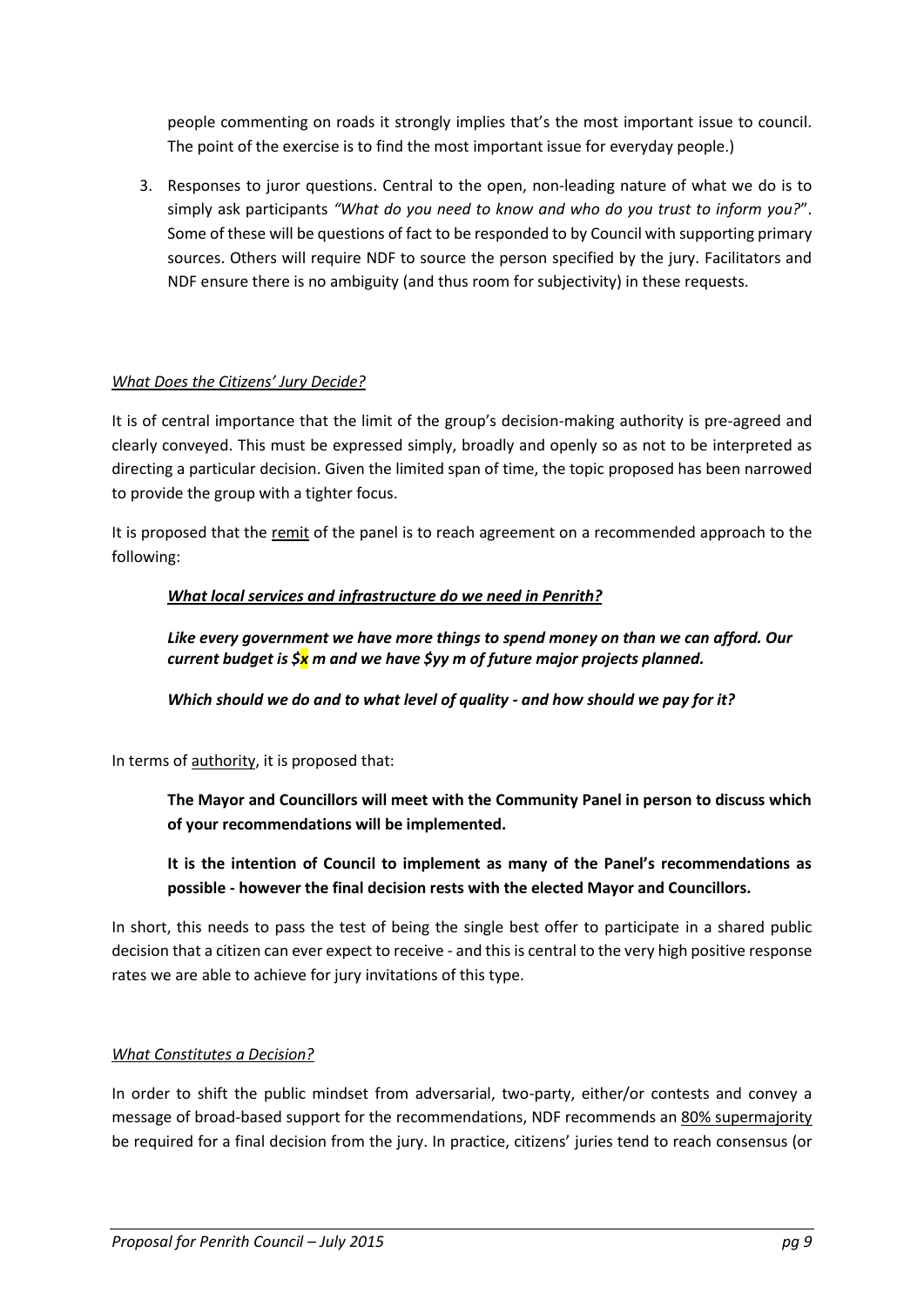group consent) positions with minority voices included in any report; they rarely need to go to a vote. Decisions are frequently unanimous.

Facilitators are advised to note the value of recording dissenting views (minority reports) in recommendations as the objective is to most accurately reflect the view of the room. For example:

*Recommendation: we should go outside in the sun.*

*Minority view: 8% of the room were of the view we should not go out in the middle of the day but other times were fine.*

The addition of the minority view serves to create a statement that more of the room can agree accurately reflects the discussion, however, the core recommendation always needs to have 80% support.

## *Operations*

Skilled facilitators, experienced with deliberative methods, will be required and should ideally be recognised by the International Association of Public Participation (IAP2).

The newDemocracy Foundation will operate the jury selection process to ensure there is the highest public confidence in the rigour and independence of the randomisation of invitations (and by extension as to why a given individual was not selected). As we have experienced in other processes, the public will accept our 'rejection' far more easily than if this is required to come from government, as principal.

Meetings should be held at a number of Council venues around the area to maximise the exposure to different parts of the area (and different assets). Provision should be made for a short tour which allows council to show key assets in various states of repair. Venues accessible by public transport are an advantage.

#### *Media Role*

The role of the media in supplying information about the exercise is crucial. We have noted in other processes that the community should have the chance to see and identify with the people involved: an evoked response of *"people like me made the decision"* will see the recommendation earn widespread trust.

It is crucially important that the Mayor visibly endorse the process *at the outset before any results are known*.

#### *Costing Outline*

Key cost areas within the direct NDF scope of responsibilities are outlined below.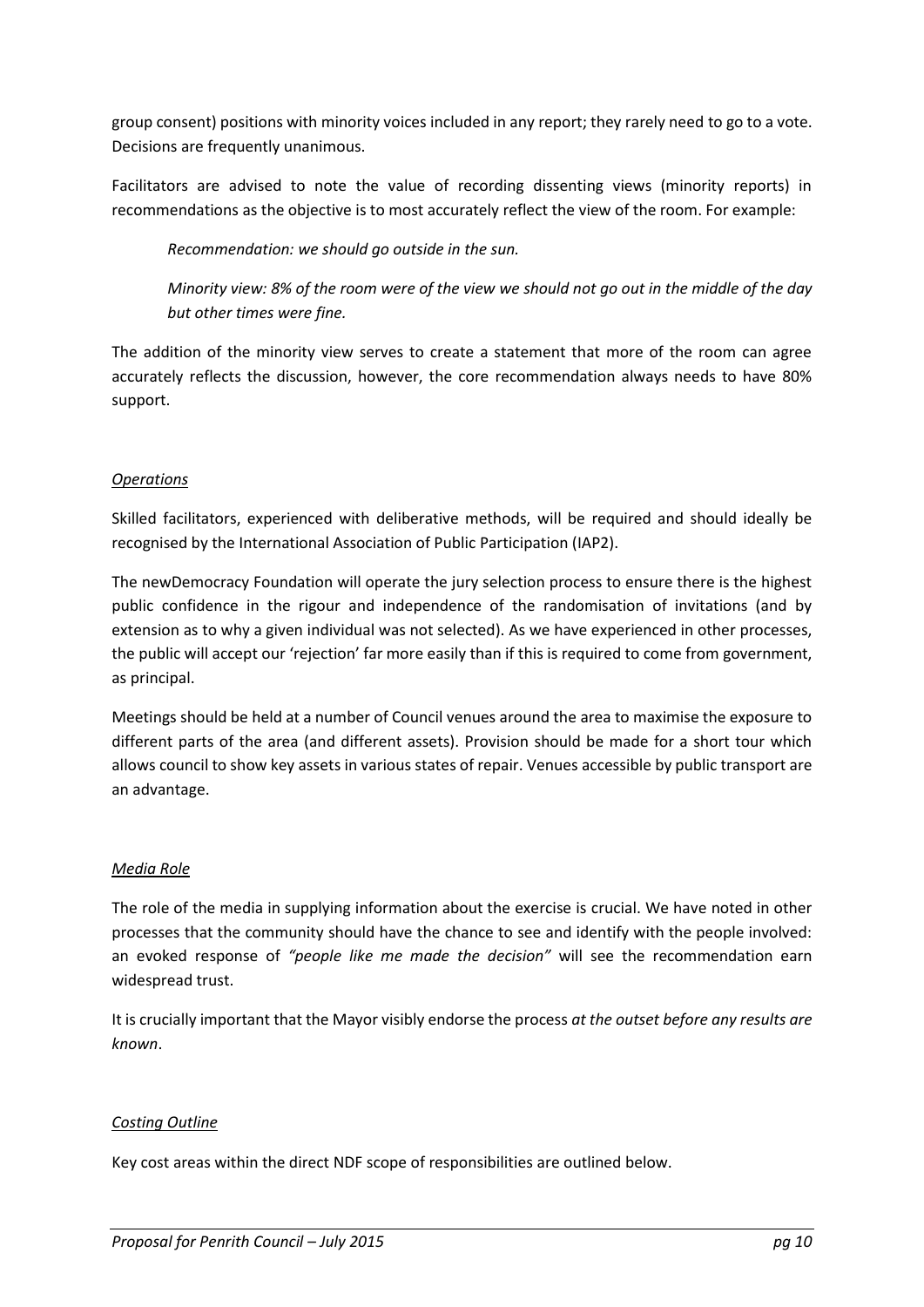- a. Printing and postage estimated at \$7,000 (5,000 pieces).
- b. Database access costs (nil)
- c. Participant per diems (35 x \$500 pp) of \$17,500
- d. Facilitator (2 people plus planning and preparation days) of \$52,000
- e. Catering (40 x 5 days x \$55pppd) of \$11,000

f. Licensing of online discussion tools and moderation (cost recovery/ use existing Council platform)

g. Provision should be made within the budget for a reasonable level of expenses for nDF representatives and expert speakers: estimated at \$2,000.

h. Costs for stakeholder briefings are embedded in items (d) and (g)

i. Venues (with AV capability) are assumed to be available in council buildings or at negligible cost (linked to a minimum catering order in Item e).

Items a-h amount to **\$89,500.** All figures ex GST.

Process design and selection administration will be provided by the Foundation on the cost recovery basis included in point 'h' below.

As a research institute the Foundation requests:

i. that Council contributes to a research fund which will capture what is learned through the innovation process up to the value of **\$10,000**. As part of our ATO compliance, the topic of research will be set by the Research Committee of The newDemocracy Foundation.

h. that a services grant of **\$30,000** is made to the newDemocracy Fund which contributes to the operation of the Foundation and to the future of improving democracy in Australia.

These research items amount to an additional **\$40,000.** The total Jury component of the project cost is thus **\$129,500**.

#### *Key Issues to be managed:*

- $\triangleright$  Mayor and Councillor agreement as to process most specifically the remit and authority.
- $\triangleright$  Interface with internal subject matter experts to generate high quality baseline information kit.
- $\triangleright$  Involvement and embracing by stakeholder contributors to ensure accessibility and availability for participation.
- $\triangleright$  Wider interest group buy-in/ communications and focus on breadth of submissions, and communication of the opportunity to make a submission. Early scheduling of NDF briefing session (likely multiple) strongly advised.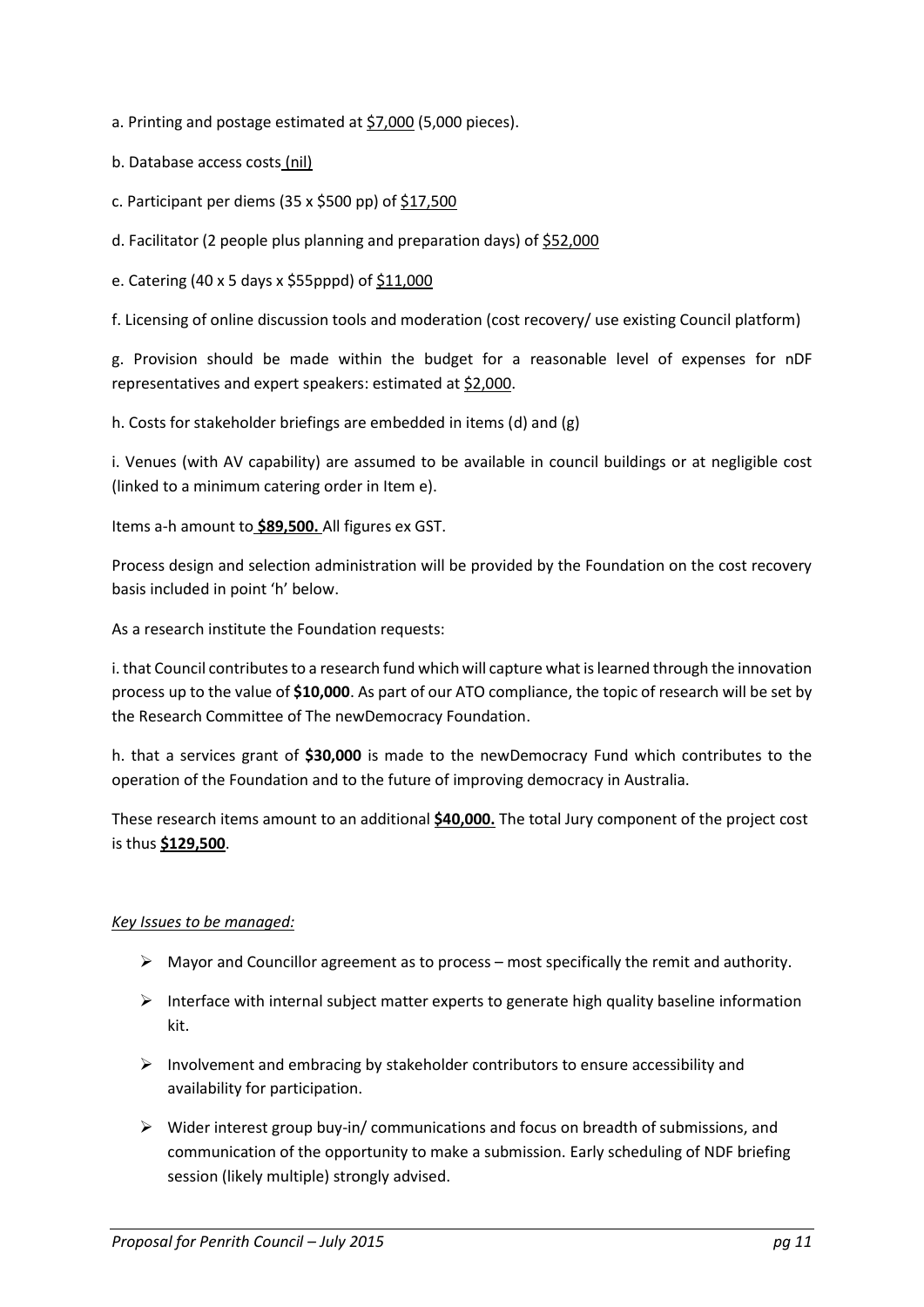- $\triangleright$  Identification of complementary data sources to ensure diversity of invitation reach.
- $\triangleright$  Selection of simple and functional online tools.
- $\triangleright$  Allocation of responsibilities for communications task (this is also an education campaign for the broader community for a new concept, and needs to be approached as such).
- $\triangleright$  Early securing of venues.
- Early recruitment of facilitator, and facilitator's review and contribution to this process design at an early stage.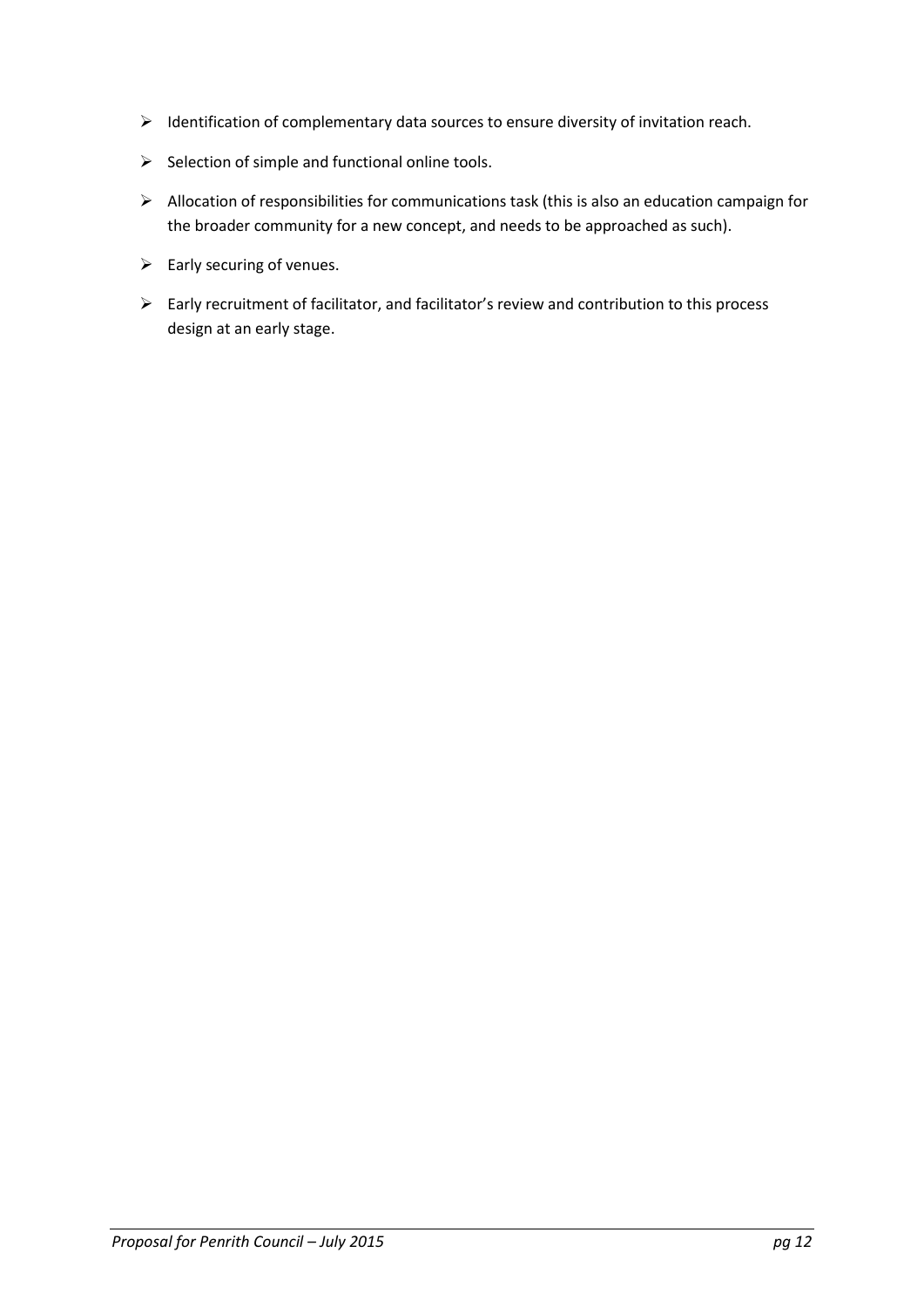#### DRAFT TIMELINE FOR 2015 DELIBERATIVE PROCESS:

# PENRITH CITY COUNCIL **THE PENRITH WE WANT**

#### I DENTIFYING THE VIEW OF AN INFORMED PUBLIC

#### *What local services and infrastructure do we need in Penrith?*

#### *Like every government we have more things to spend money on than we can afford. Our current budget is \$x m and we have \$yy m of future major projects planned.*

#### *Which should we do and to what level of quality - and how should we pay for it?*

*The Mayor and Councillors will meet with the Community Panel in person to discuss which of your recommendations will be implemented.*

*It is the intention of Council to implement as many of the Panel's recommendations as possible however the final decision rests with the elected Mayor and Councillors.*

#### *The Citizens' Jury is asked to make specific, measurable and actionable requests.*

| Kickoff | Council, nDF and partners preparatory planning session.                                                                                        |
|---------|------------------------------------------------------------------------------------------------------------------------------------------------|
|         | Key topics:                                                                                                                                    |
|         | $\triangleright$ Identify required background materials and expert/ contributor                                                                |
|         | program for inclusion. Agree document co-ordinator and delivery<br>date.                                                                       |
|         | $\triangleright$ Single point of contact PCC Project Manager.                                                                                  |
|         | $\triangleright$ List stakeholder communication targets for submissions and                                                                    |
|         | contributions (interest group involvement).                                                                                                    |
|         | Identify local media partners and seek early briefing.<br>➤                                                                                    |
|         | Revise/amend/review program dates and goals.<br>➤                                                                                              |
|         | Agree media and communications protocols - how we work<br>➤<br>together.                                                                       |
|         | $\triangleright$ Final budget approval by all parties.                                                                                         |
|         | Finalise date specifics - check for major event clashes.<br>≻                                                                                  |
|         | $\triangleright$ Finalise venue bookings.                                                                                                      |
|         | Dataset confirmed and supplied.<br>≻                                                                                                           |
|         |                                                                                                                                                |
| July    | Deadline for recruitment and briefing of independent, skilled lead                                                                             |
|         | facilitator - mid July (this document and 3-way briefing call or in-person                                                                     |
|         | mtg)                                                                                                                                           |
|         |                                                                                                                                                |
|         | Selection of online platform services $-$ end July                                                                                             |
|         |                                                                                                                                                |
|         | Media briefing, call for submissions and invitation to stakeholder briefings<br>commence Week 1 August (submissions accepted until second Jury |
|         | meeting end September).                                                                                                                        |
|         |                                                                                                                                                |
|         | Datasets provided - Monday July 13 <sup>th</sup>                                                                                               |
|         |                                                                                                                                                |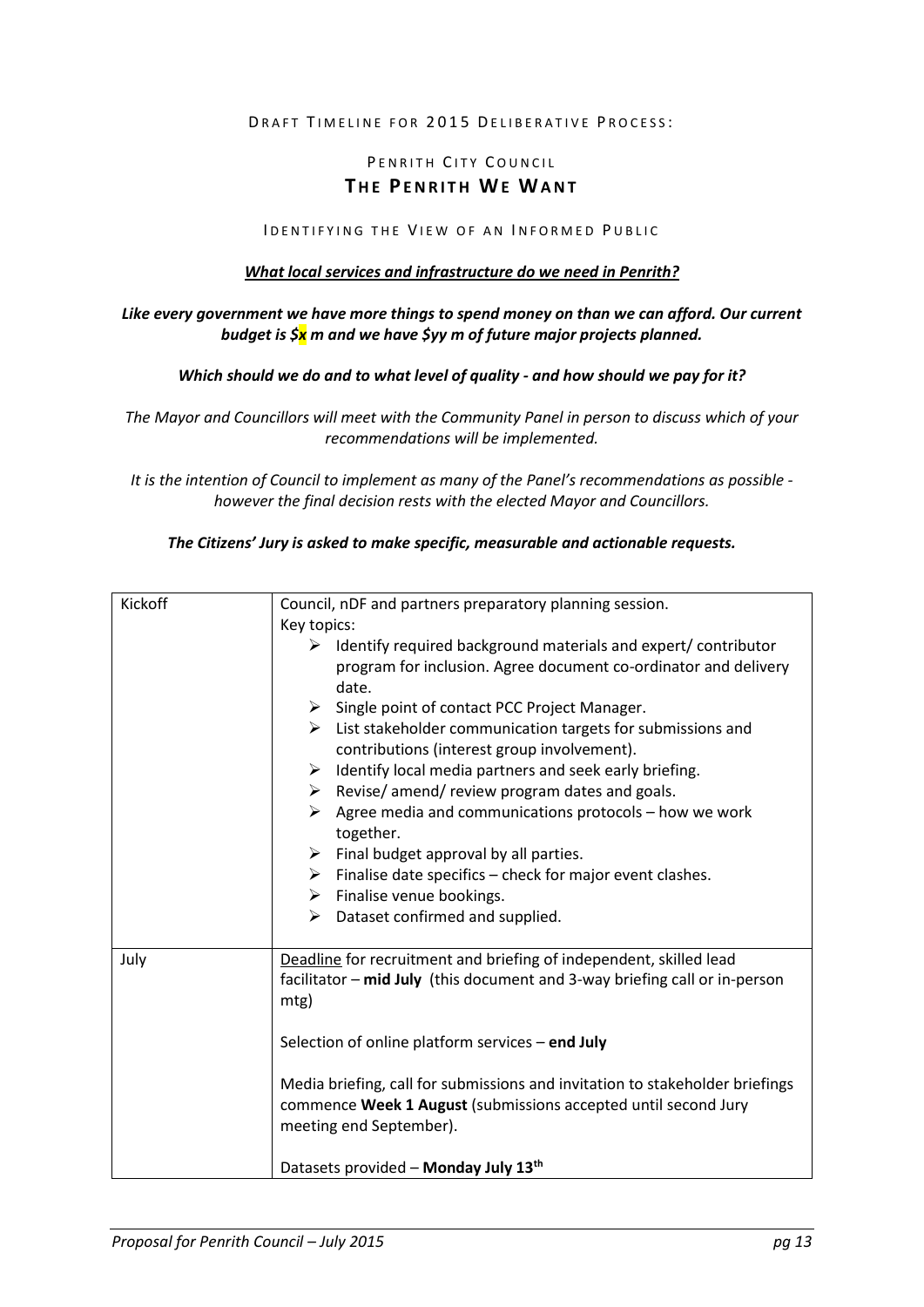|                                   | Printed invitations designed and approved Monday July 13 <sup>th</sup>                                                                                                                                                                                                                                                                                                                                                                                                                                                                                                                                                                                                                                                                                                                                                                                                                                                                                             |
|-----------------------------------|--------------------------------------------------------------------------------------------------------------------------------------------------------------------------------------------------------------------------------------------------------------------------------------------------------------------------------------------------------------------------------------------------------------------------------------------------------------------------------------------------------------------------------------------------------------------------------------------------------------------------------------------------------------------------------------------------------------------------------------------------------------------------------------------------------------------------------------------------------------------------------------------------------------------------------------------------------------------|
|                                   | Printed invitation posted Friday July 17 <sup>th</sup><br>RSVP final close (soft date) Friday August 7th                                                                                                                                                                                                                                                                                                                                                                                                                                                                                                                                                                                                                                                                                                                                                                                                                                                           |
| August                            | First round selection to secure jury representatives. (Complete by Friday<br>August 14th)<br>$\triangleright$ Seeking approx. 38 citizens (35 plus reserves).<br>$\triangleright$ Email explanation of commitment required: attendance at all<br>elements of process, active (and measured) reading and discussion<br>online.<br>$\triangleright$ Stratified random sample to deliver descriptive match to<br>community (NDF to provide technology/ expertise and to call each<br>selected participant).<br>N.B. List of attendees will not be provided to Council as part of<br>neutrality promise. Cynics will suggest these people are handpicked<br>favorites of government: the best counter argument is to<br>encourage an FOI request which return zero contact with this jury.<br>Online environment/ forum tested and loaded with submissions.<br>➤<br>Council ready to provide final Information Baseline kit (online and hard<br>➤<br>copy) August 10th |
| Wed Aug 12th                      | Finalisation of Jury. Provision of welcome kit of materials (via email,<br>limited distribution by hard copy in post).                                                                                                                                                                                                                                                                                                                                                                                                                                                                                                                                                                                                                                                                                                                                                                                                                                             |
|                                   |                                                                                                                                                                                                                                                                                                                                                                                                                                                                                                                                                                                                                                                                                                                                                                                                                                                                                                                                                                    |
| Online Step 1                     | <b>Immersion, Familiarisation &amp; Norms</b>                                                                                                                                                                                                                                                                                                                                                                                                                                                                                                                                                                                                                                                                                                                                                                                                                                                                                                                      |
| Thurs Aug 13th<br>15-30 minutes   | Invitation to register for online reading tool - provision of log in<br>➤<br>details on email and companion reminder SMS.<br>$\triangleright$ Pre-load with names and email addresses to smooth entry point.<br>Simple first exercise "Say hello and tell us a little about yourself"<br>Starting point survey: measure initial attitudes, preconceptions and<br>➤<br>beliefs. Transformation/ change in viewpoint is worthy of<br>measurement.                                                                                                                                                                                                                                                                                                                                                                                                                                                                                                                    |
|                                   | $\blacktriangleright$<br>Checkpoint: how many have successfully logged in and posted<br>comment $-\Delta$ ug 16 <sup>th</sup> (must contact others)                                                                                                                                                                                                                                                                                                                                                                                                                                                                                                                                                                                                                                                                                                                                                                                                                |
| Online Step 2                     | <b>Read, Share and Question</b>                                                                                                                                                                                                                                                                                                                                                                                                                                                                                                                                                                                                                                                                                                                                                                                                                                                                                                                                    |
| Thurs Aug 20th<br>2 hours reading | Open up new forum/ discussion topic.<br>➤<br>$\triangleright$ Focus question: What two things did you find most surprising or<br>interesting when you read about Council? What did you learn that<br>you would like to share with the group?                                                                                                                                                                                                                                                                                                                                                                                                                                                                                                                                                                                                                                                                                                                       |
| 30 min posting time.              |                                                                                                                                                                                                                                                                                                                                                                                                                                                                                                                                                                                                                                                                                                                                                                                                                                                                                                                                                                    |
| 30 min read posts.                | Focus question: Who could we ask for help to better inform us?<br>➤<br>What is it we need to know, and who do we trust to give us a fair<br>answer?                                                                                                                                                                                                                                                                                                                                                                                                                                                                                                                                                                                                                                                                                                                                                                                                                |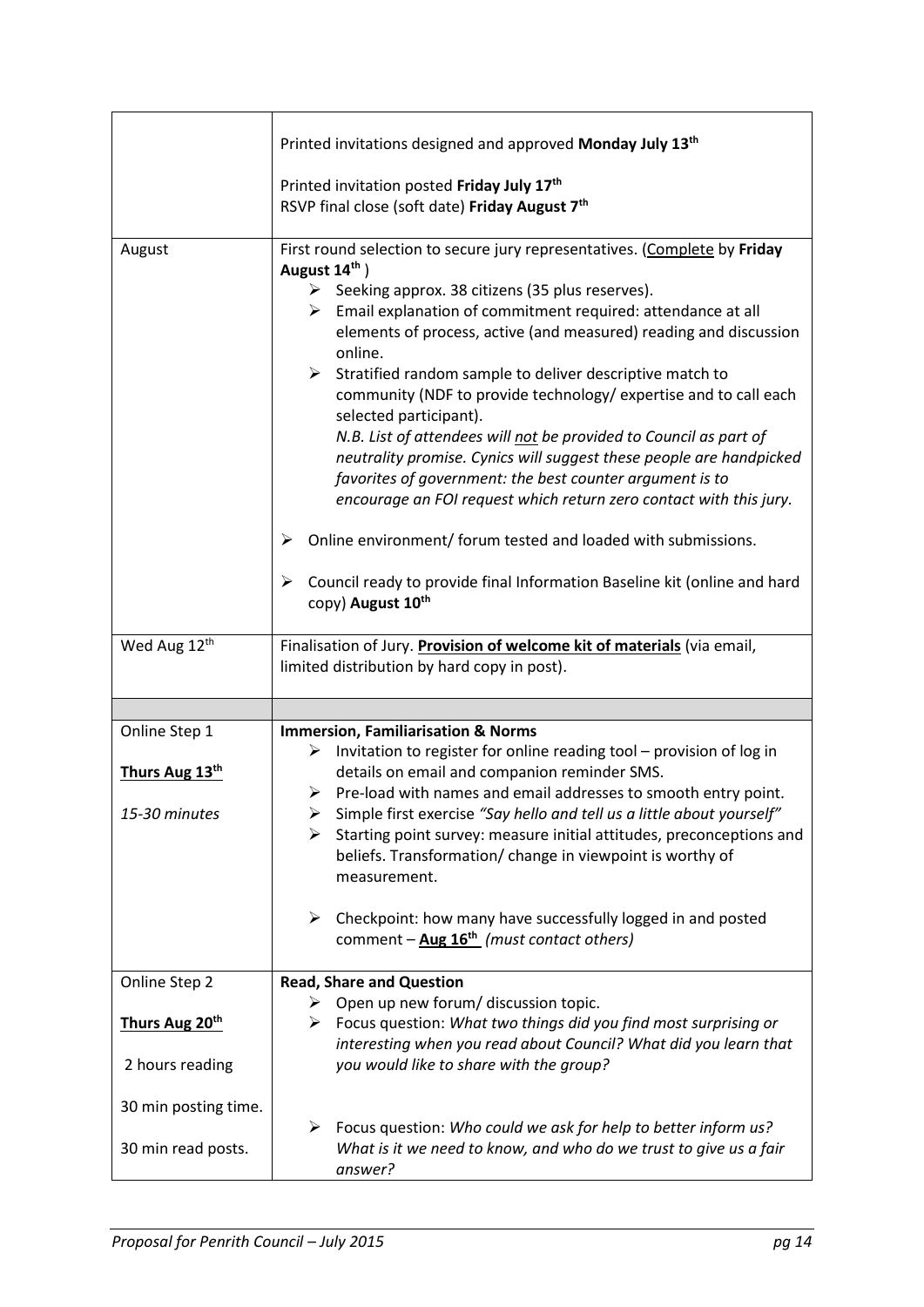| Day 1<br><b>Saturday</b><br>September 5 <sup>th</sup><br>(Full day required) | Opening day: The First Deliberation-The Learning Phase<br>$\triangleright$ Introduction of the topic upon which they will deliberate:<br>understanding remit and authority. Explanation of influence and<br>context: what will be done with the results the Jury produces.<br>Introduction of the process, and its precedents; understanding the<br>≻<br>inevitability of bias & importance of constructive, critical<br>thinking/doing.<br>Agreement on Jury guidelines for participation.<br>➤<br>$\triangleright$ Panel sessions with up to 8 expert speakers driven by each group's<br>online discussions prior to meeting and those agreed by<br>stakeholders and the Steering Group.<br>$\triangleright$ "Landscape Session" from Council- an introduction to all the<br>various forms of gambling available to the community.<br>Key deliverable: Jury to identify speakers sought for future<br>➤<br>assemblies.<br>Welcome from Mayor strongly recommended if possible. (9-10am) |
|------------------------------------------------------------------------------|-------------------------------------------------------------------------------------------------------------------------------------------------------------------------------------------------------------------------------------------------------------------------------------------------------------------------------------------------------------------------------------------------------------------------------------------------------------------------------------------------------------------------------------------------------------------------------------------------------------------------------------------------------------------------------------------------------------------------------------------------------------------------------------------------------------------------------------------------------------------------------------------------------------------------------------------------------------------------------------------|
| Day 2<br>Saturday                                                            | The Second Deliberation - Understanding<br>Jury will still be exploring content from background materials and 'learning<br>what they don't know' to generate further requests for information and                                                                                                                                                                                                                                                                                                                                                                                                                                                                                                                                                                                                                                                                                                                                                                                         |
| September 26 <sup>th</sup>                                                   | expertise.                                                                                                                                                                                                                                                                                                                                                                                                                                                                                                                                                                                                                                                                                                                                                                                                                                                                                                                                                                                |
| (Full day required)                                                          | Subject to scheduling a speed dialogue session with Steering Group should<br>be included at this meeting.<br>Ongoing online discourse among the panellists is encouraged during the<br>"away" period.                                                                                                                                                                                                                                                                                                                                                                                                                                                                                                                                                                                                                                                                                                                                                                                     |
| Day 3                                                                        | The Third Deliberation - Focus                                                                                                                                                                                                                                                                                                                                                                                                                                                                                                                                                                                                                                                                                                                                                                                                                                                                                                                                                            |
| Saturday October<br>$17^{\text{th}}$                                         | The Jury will be asked to think about a structure for their report/<br>presentation to the Mayor and Councillors. No templates or pre-written<br>content is provided $-$ it is important they start from a blank sheet of paper<br>rather than endorsing a Draft document produced by Government.<br>Two or three further speakers, and potentially a technical session (i.e. what<br>is legally possible), are likely at this meeting. A panel discussion may be<br>scheduled to maximise knowledge/ perspective sharing opportunity.<br>Three key checkpoint questions of value can be put to assess progress:<br>1. How does our understanding of this issue help answer the question?<br>2. Why is it critical to the success of setting our priorities for spending?<br>3. What else do we need to understand about this issue to best advise the<br>Council?                                                                                                                        |
|                                                                              |                                                                                                                                                                                                                                                                                                                                                                                                                                                                                                                                                                                                                                                                                                                                                                                                                                                                                                                                                                                           |
| Monday following                                                             | Convenors' Review: do the participants need more time or assistance to<br>come to a full understanding of their choices? Potential to extend meeting<br>schedule at this point while still meeting final date requirement.                                                                                                                                                                                                                                                                                                                                                                                                                                                                                                                                                                                                                                                                                                                                                                |